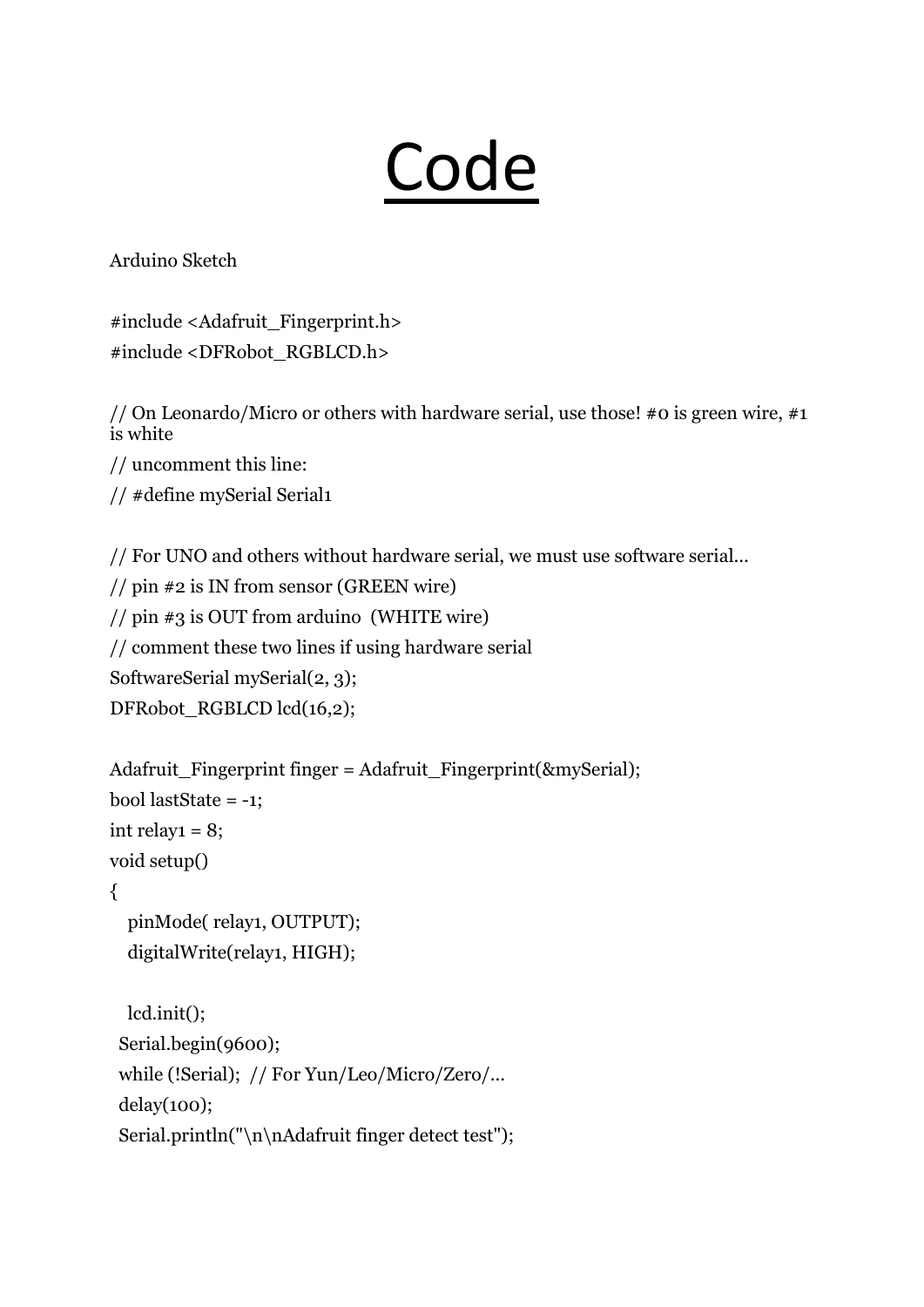// set the data rate for the sensor serial port finger.begin(57600);

```
if (finger.verifyPassword()) {
 Serial.println("Found fingerprint sensor!");
} else {
 Serial.println("Did not find fingerprint sensor :(");
 while (1) { delay(1); }
}
```
finger.getTemplateCount();

Serial.print("Sensor contains "); Serial.print(finger.templateCount); Serial.println(" templates");

Serial.println("Waiting for valid finger...");

```
displayWaitFinger();
```
## }

void loop()  $\frac{1}{2}$  // run over and over again {

```
int id;
```

```
id = getFingerprintIDez();
```

```
if(id == -1){
 if(lastState == 0}{
   lastState = -1;displayInvalidFinger();
   delay(2000);
   displayWaitFinger();
 }
```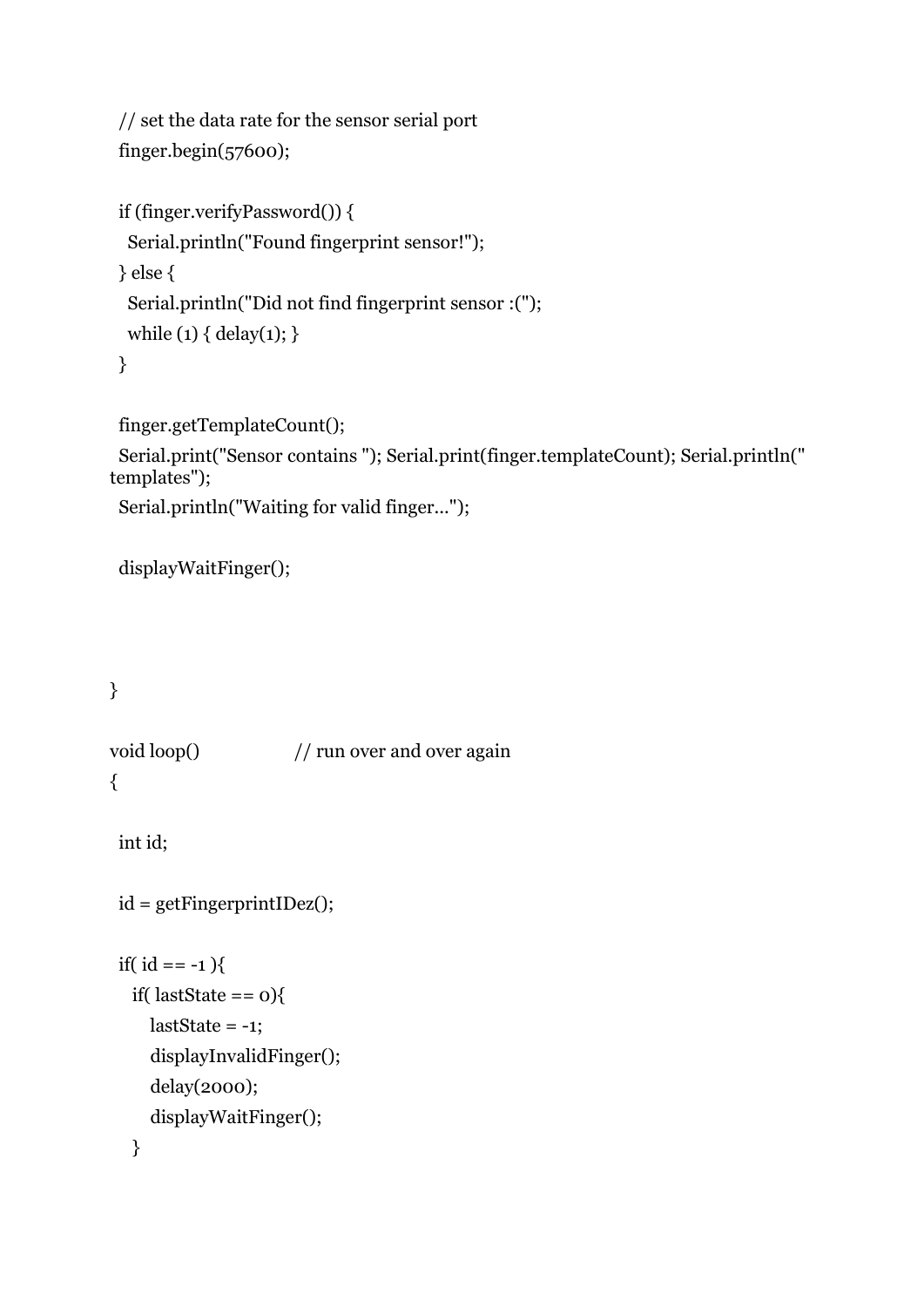else if(  $id$  != -1){ digitalWrite(relay1, LOW); displayFingerOK();

delay(2000); displayWaitFinger(); digitalWrite(relay1, HIGH);

}

delay(50);  $// don't ned to run this at full speed.$ }

```
uint8_t getFingerprintID() {
```
uint8\_t  $p = finger.getImage()$ ;

switch  $(p)$  {

case FINGERPRINT\_OK:

Serial.println("Image taken");

break;

```
case FINGERPRINT_NOFINGER:
```
Serial.println("No finger detected");

return p;

```
case FINGERPRINT_PACKETRECIEVEERR:
```

```
Serial.println("Communication error");
```
return p;

```
case FINGERPRINT_IMAGEFAIL:
```

```
Serial.println("Imaging error");
```
return p;

```
default:
```

```
Serial.println("Unknown error");
```

```
return p;
```
}

// OK success!

}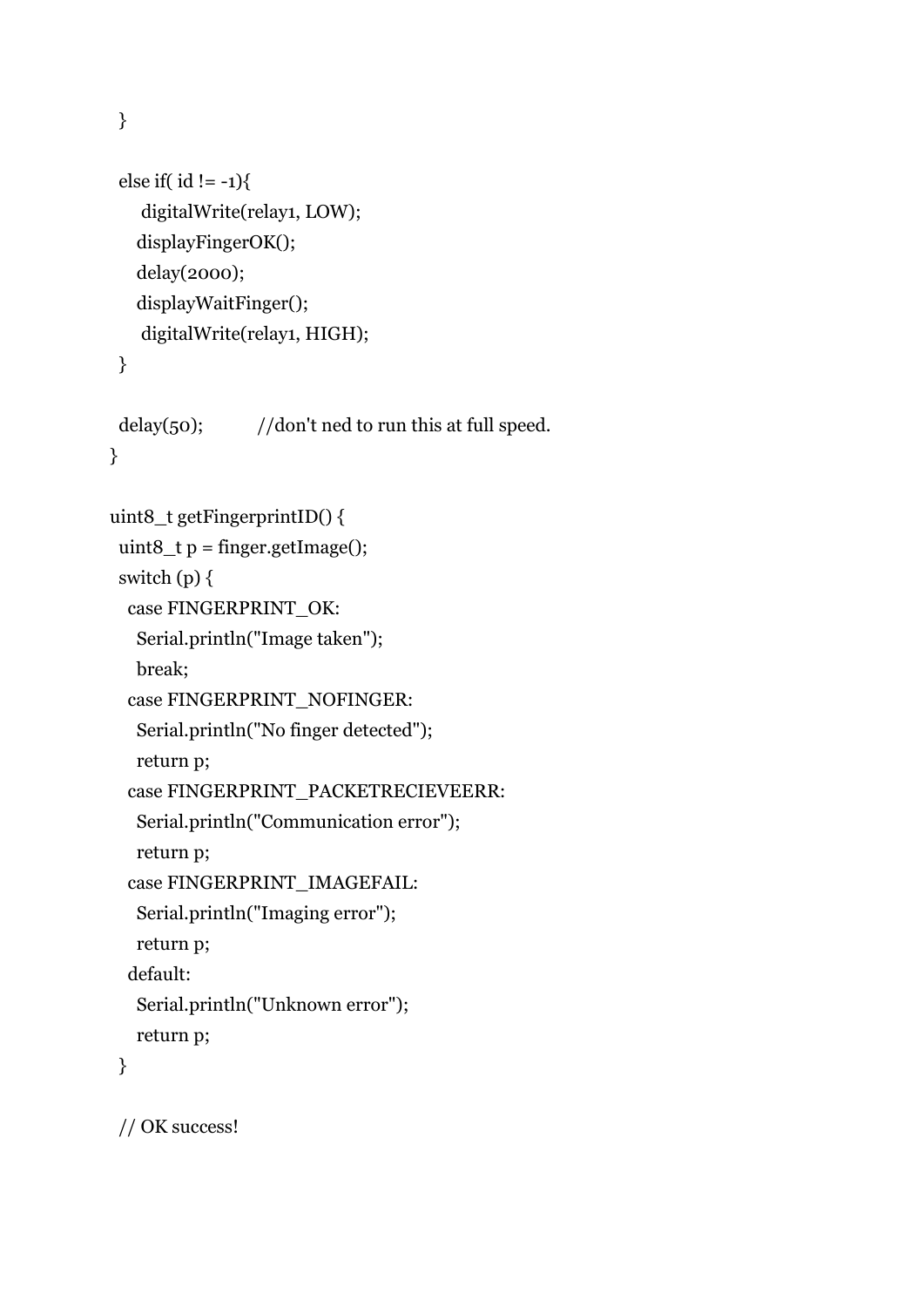```
p = finger. image2Tz();switch (p) {
 case FINGERPRINT_OK:
  Serial.println("Image converted");
  break;
 case FINGERPRINT_IMAGEMESS:
  Serial.println("Image too messy");
  return p;
 case FINGERPRINT_PACKETRECIEVEERR:
  Serial.println("Communication error");
  return p;
 case FINGERPRINT_FEATUREFAIL:
  Serial.println("Could not find fingerprint features");
  return p;
 case FINGERPRINT_INVALIDIMAGE:
  Serial.println("Could not find fingerprint features");
  return p;
 default:
  Serial.println("Unknown error");
  return p;
}
// OK converted!
p = finger.fingerFastSearch();
if (p == \text{FINGERPRINT OK}) {
 Serial.println("Found a print match!");
} else if (p == FINGERPRINT_PACKETRECIEVEERR) {
 Serial.println("Communication error");
 return p;
\} else if (p == FINGERPRINT_NOTFOUND) {
 Serial.println("Did not find a match");
 return p;
} else {
 Serial.println("Unknown error");
```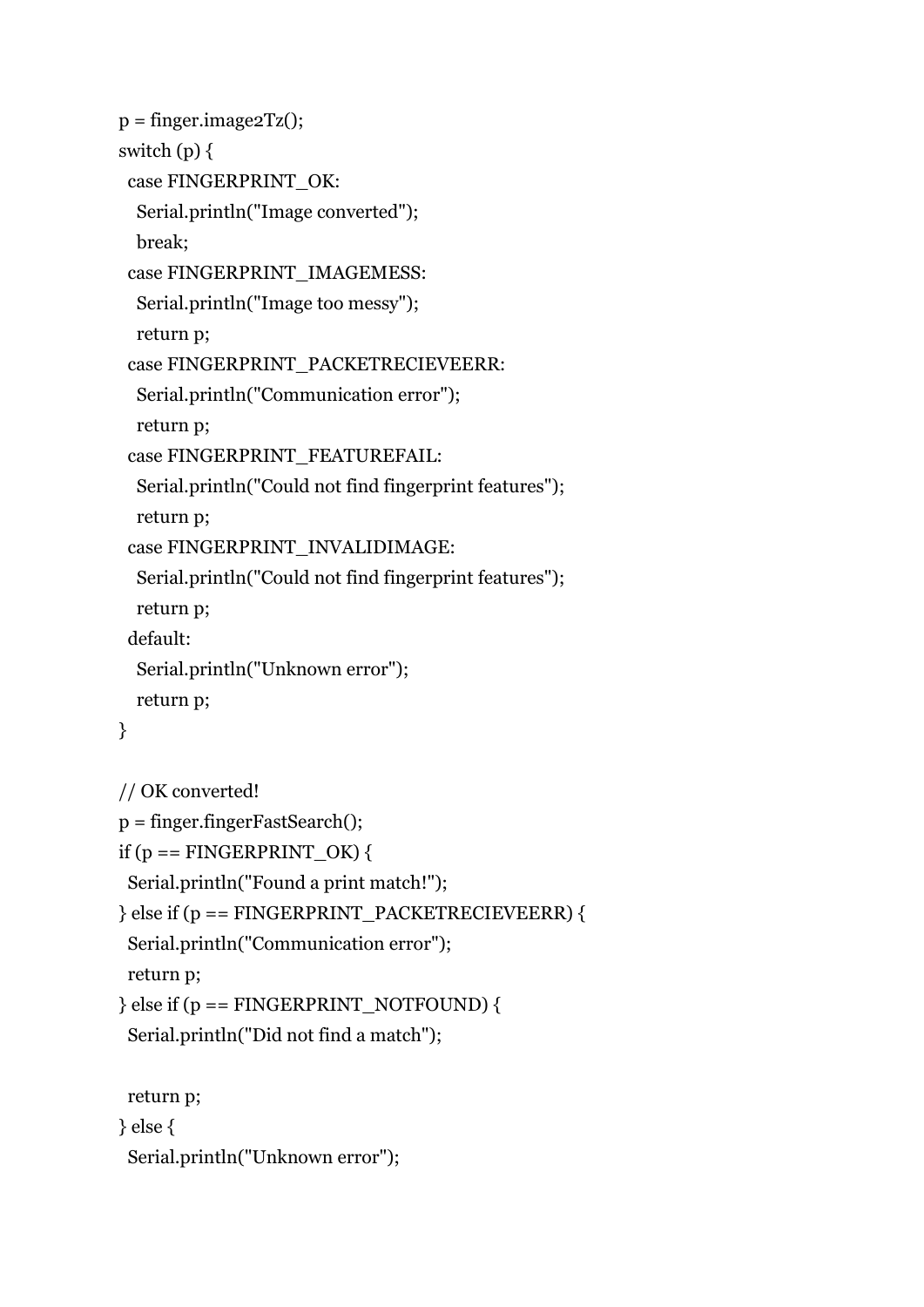```
return p;
}
```

```
// found a match!
Serial.print("Found ID #"); Serial.print(finger.fingerID);
Serial.print(" with confidence of "); Serial.println(finger.confidence);
```

```
return finger.fingerID;
```
}

```
// returns -1 if failed, otherwise returns ID #int getFingerprintIDez() {
 uint8_t p = finger.getImage();
 Serial.println(p);
 if( p == 0 ){
   lastState = 0;}
 if (p != \text{FINGERPRINT_OK}) return -1;
 p = finger. image2Tz();if (p != FINGERPRINT OK) return -1;
 p = finger.fingerFastSearch();
 if (p != FINGERPRINT_OK) return -1;
 lastState = 1;
```

```
// found a match!
 Serial.print("Found ID #"); Serial.print(finger.fingerID);
 Serial.print(" with confidence of "); Serial.println(finger.confidence);
 return finger.fingerID;
}
void displayWaitFinger()
{
```